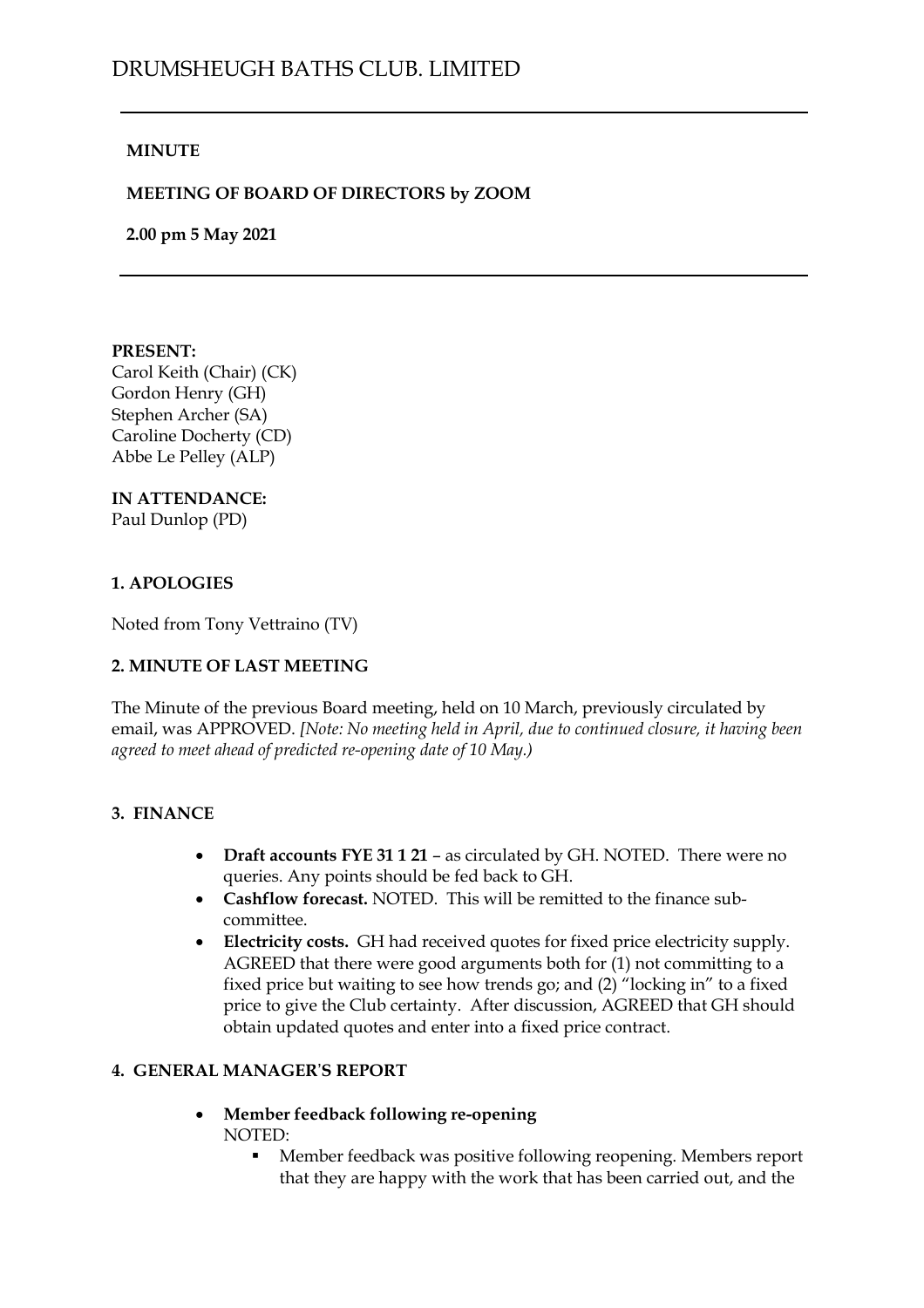# DRUMSHEUGH BATHS CLUB. LIMITED

Club feels brighter and fresher. Some have asked what further works will be carried out.

- Members have reported that the hot tub is not as hot as it was previously. The "standard" temperature is 40 degrees. The Club previously maintained the tub at a higher temperature. Flowman have been asked to come back to find a solution.
- <sup>24</sup> new members have been welcomed in April, and 6 to date in May, with further show-rounds booked. It is felt that there is scope for more. AGREED that we keep the matter under review, as new members may be more active than members who have given up membership, and it is important to ensure that we are not over capacity.
- **Lateral flow tests** NOTED that it is now possible to receive 2 free lateral flow tests a week. AGREED that the staff be encouraged to obtain these, and carry out tests the night before being on duty – as a further aid to protecting themselves, other team members, and Club members.
- **Guests** AGREED that we are not yet at the stage where guests can be permitted again, and that we retain the "no guests" rule while the lane booking system is in place, except where the guest is from the same household as the member, and will be sharing a lane.
- **Booking system** Some members had reported difficulty in booking, particularly first thing in the morning. AGREED that the difficulties were at that time, and generally not others, and therefore it would be unfair on members who attend at other times of the day to reduce the number of permitted bookings per week. AGREED to keep the matter under review.

# **5. GOVERNANCE ISSUES UPDATE**

- **AGM** CD provided an update. NOTED that it remains the case that we cannot hold an AGM in person, and the Club does not have the capacity in its constitutional documents to hold one by Zoom. A meeting will be held as soon as Covid Regulations allow.
- **Memo & Arts, Constitution/Rules** CD REPORTED that it remained her intention to bring these documents into line with what had been intended. AGREED that this be taken forward by a group comprising CD, CK and GH.

# **6. AOB**

- ALP raised the issue of parties for children. When would these be reintroduced? AGREED that while the booking system remains parties are not feasible, but this will be kept under review.
- ALP raised the issue of the differing requirements of adult swimmers and families, and flagged the need to bear this in mind once we are looking at timetabling again.

# **7. DATE OF NEXT MEETING**

To be agreed.